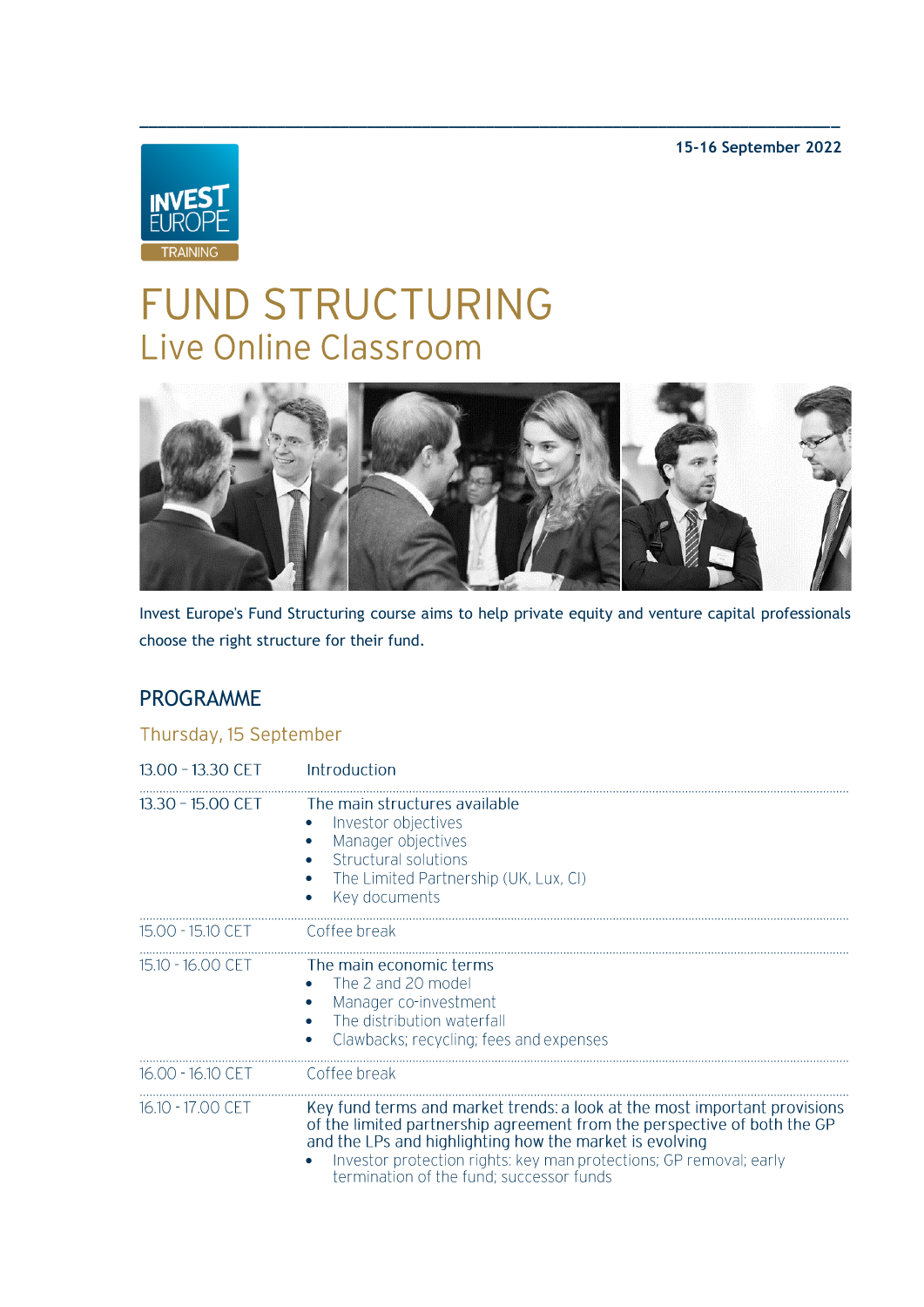| Terms relating to the operation of the fund: transfer rights; indemnification; |
|--------------------------------------------------------------------------------|
| the advisory committee                                                         |

• Trends: co-investment; disclosure; reporting templates

| $9:00 - 9.45$ CET  | Tax structuring of investment platforms<br>Main tax objective of investment funds and typical set-ups                                                                                                                                                                                                                                                                                                |
|--------------------|------------------------------------------------------------------------------------------------------------------------------------------------------------------------------------------------------------------------------------------------------------------------------------------------------------------------------------------------------------------------------------------------------|
| $9:45 - 10:00$ CET | Coffee break                                                                                                                                                                                                                                                                                                                                                                                         |
| 10.00 - 11.00 CET  | Tax structuring of investment platforms<br>Global tax context for investment funds: OECD initiatives (BEPS and MLI),<br>EU directives and latest news on international taxation for investment<br>funds                                                                                                                                                                                              |
| 11:00 - 13:00 CET  | Mid-day break                                                                                                                                                                                                                                                                                                                                                                                        |
| 13:00 - 14:10 CET  | Regulatory and compliance issues<br>The AIFMD<br>Depositary requirements<br>$\circ$<br>Capital requirements<br>$\circ$<br>Organisational requirements, governance and delegation<br>$\circ$<br>Pay regulation<br>$\Omega$<br>Investor requirements (conflicts of interest and preferential<br>$\Omega$<br>treatment)<br>Reporting and disclosures<br>$\circ$<br>Private equity provisions<br>$\circ$ |
| 14.10 - 14.20 CET  | Coffee break                                                                                                                                                                                                                                                                                                                                                                                         |
| 14:20 - 15:10 CET  | Regulatory and compliance issues<br>EuVECA (in outline)<br>MLD 4 and AMLD 5<br><b>PRIPS</b><br>MiFID II                                                                                                                                                                                                                                                                                              |

#### Friday, 16 September

### **SPEAKERS**



**Stéphane Badey** is a Partner at **Arendt & Medernach**. He specialises in anti-money laundering regulations and advises clients on all aspects relating to their AML/KYC framework. Stéphane also has a particular interest in Environmental, Social and Governance (ESG) matters, especially on sustainability-related financial and regulatory aspects. He is an active member of ALFI, LPEA and EFAMA working groups on AML and ESG.

. The contract of the contract of the contract of the contract of the contract of the contract of the contract of the contract of the contract of the contract of the contract of the contract of the contract of the contrac

………………………………………………………………………………………………………………………………………………………………



**Guilhem Becvort** is Senior Associate at **Allen & Overy**, specialising in international and corporate tax law. He has substantial experience on the tax aspects of cross-border private equity, real estate and debt investments and on the structuring of regulated and unregulated alternative investment funds. He also advises on the tax aspects of corporate restructurings, securitisation and capital markets transactions.



**Fatema Al-Arayedh** is a corporate associate at **Debevoise & Plimpton** and a member of the firm's Investment Management Group. She advises fund sponsors and investors on forming, investing in and operating investment funds across a broad range of strategies. Fatema has experience in developing and financing infrastructure projects, joint ventures and public-private partnerships, and she has advised on a number of acquisition financing, high-yield and other debt transactions.

………………………………………………………………………………………………………………………………………………………………